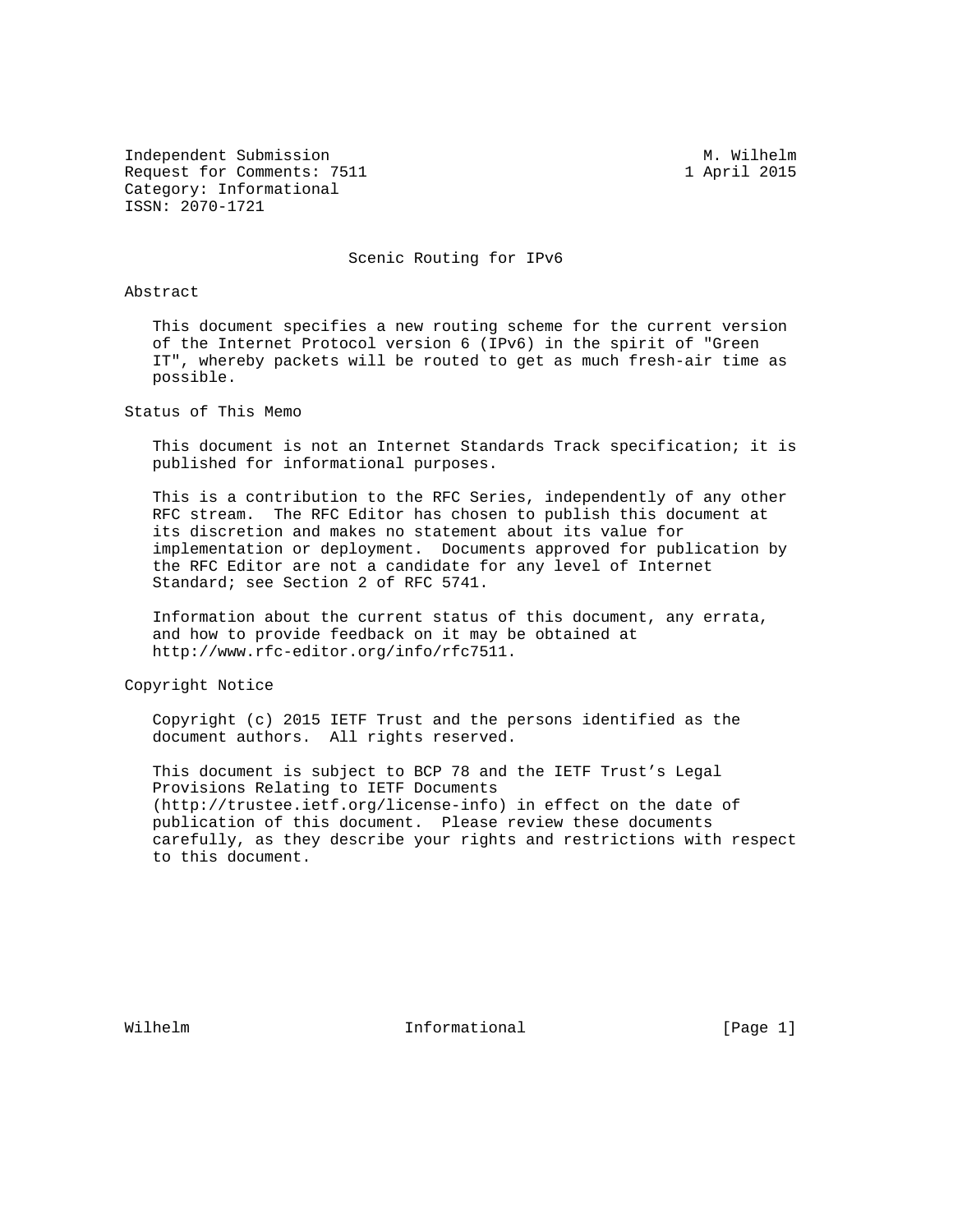Table of Contents

|    | 1.1. Conventions and Terminology                                                                                                                                                                                                                  |  |  |  |  |  |  |  | 3 |
|----|---------------------------------------------------------------------------------------------------------------------------------------------------------------------------------------------------------------------------------------------------|--|--|--|--|--|--|--|---|
|    |                                                                                                                                                                                                                                                   |  |  |  |  |  |  |  | 3 |
|    | 2.1. Scenic Routing Option (SRO)                                                                                                                                                                                                                  |  |  |  |  |  |  |  | 3 |
|    |                                                                                                                                                                                                                                                   |  |  |  |  |  |  |  | 5 |
|    | 3.1. Routing Implications                                                                                                                                                                                                                         |  |  |  |  |  |  |  | 5 |
|    | Implications for Hosts<br>3.2.                                                                                                                                                                                                                    |  |  |  |  |  |  |  | 5 |
|    |                                                                                                                                                                                                                                                   |  |  |  |  |  |  |  | 6 |
| 4. |                                                                                                                                                                                                                                                   |  |  |  |  |  |  |  | 6 |
| 5  |                                                                                                                                                                                                                                                   |  |  |  |  |  |  |  | 6 |
|    |                                                                                                                                                                                                                                                   |  |  |  |  |  |  |  | 6 |
|    |                                                                                                                                                                                                                                                   |  |  |  |  |  |  |  | 7 |
|    | Normative References<br>71                                                                                                                                                                                                                        |  |  |  |  |  |  |  | 7 |
|    | 7.2. Informative References                                                                                                                                                                                                                       |  |  |  |  |  |  |  |   |
|    |                                                                                                                                                                                                                                                   |  |  |  |  |  |  |  | 8 |
|    | Author's Address<br>a construction of the construction of the construction of the construction of the construction of the construction of the construction of the construction of the construction of the construction of the construction of the |  |  |  |  |  |  |  | 8 |

1. Introduction

 In times of Green IT, a lot of effort is put into reducing the energy consumption of routers, switches, servers, hosts, etc., to preserve our environment. This document looks at Green IT from a different angle and focuses on network packets being routed and switched around the world.

 Most likely, no one ever thought about the millions of packets being disassembled into bits every second and forced through copper wires or being shot through dark fiber lines by powerful lasers at continuously increasing speeds. Although RFC 5841 [RFC5841] provided some thoughts about Packet Moods and began to represent them as a TCP option, this doesn't help the packets escape their torturous routine.

 This document defines another way to deal with Green IT for traffic and network engineers and will hopefully aid the wellbeing of a myriad of network packets around the world. It proposes Scenic Routing, which incorporates the green-ness of a network path into the routing decision. A routing engine implementing Scenic Routing should therefore choose paths based on Avian IP Carriers [RFC1149] and/or wireless technologies so the packets will get out of the miles/kilometers of dark fibers that are in the ground and get as much fresh-air time and sunlight as possible.

 As of the widely known acceptance of the current version of the Internet Protocol (IPv6), this document only focuses on version 6 and ignores communication still based on Vintage IP [RFC791].

Wilhelm **Informational Informational** [Page 2]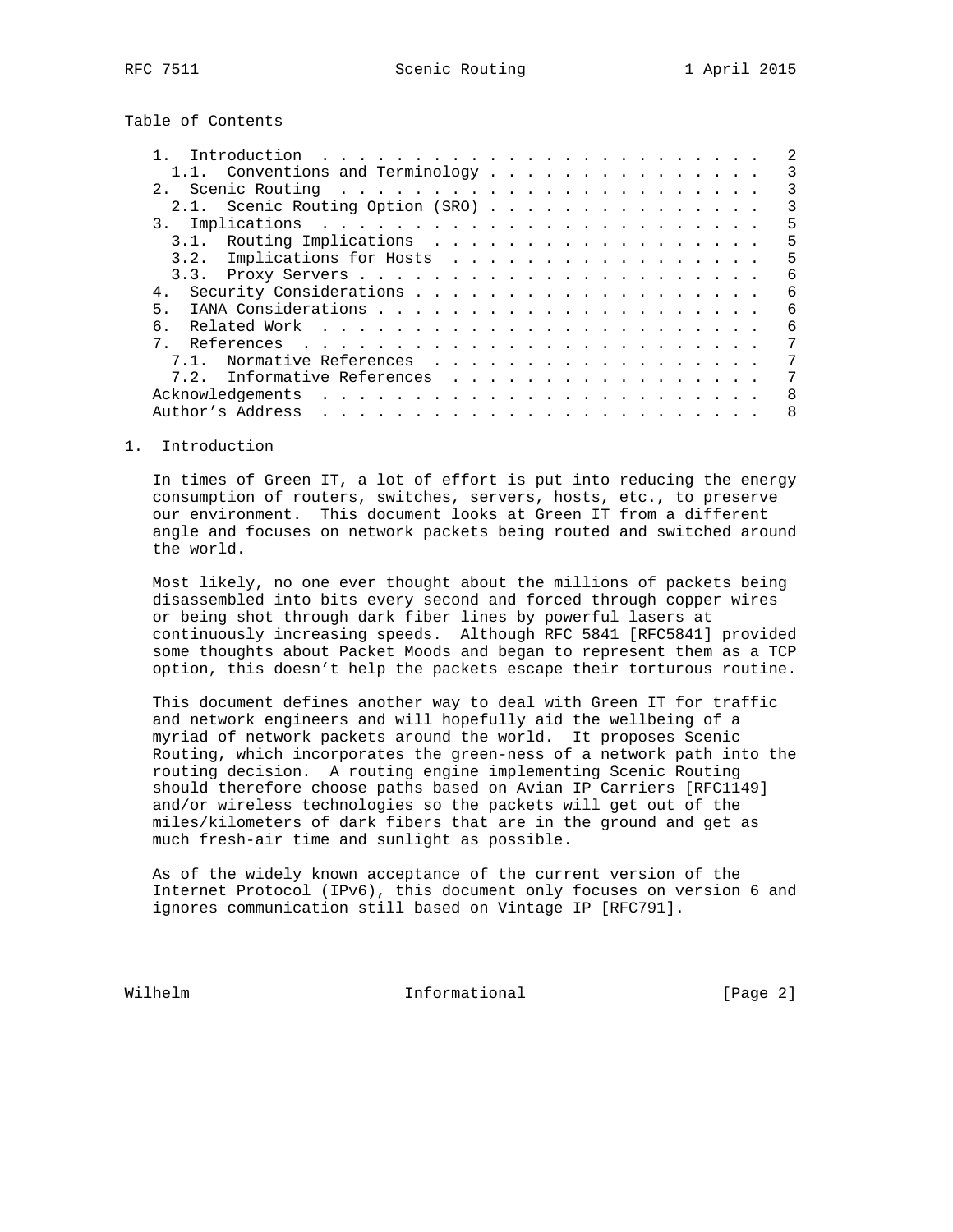1.1. Conventions and Terminology

 The key words "MUST", "MUST NOT", "REQUIRED", "SHALL", "SHALL NOT", "SHOULD", "SHOULD NOT", "RECOMMENDED", "MAY", and "OPTIONAL" in this document are to be interpreted as described in RFC 2119 [RFC2119].

 Additionally, the key words "MIGHT", "COULD", "MAY WISH TO", "WOULD PROBABLY", "SHOULD CONSIDER", and "MUST (BUT WE KNOW YOU WON'T)" in this document are to interpreted as described in RFC 6919 [RFC6919].

2. Scenic Routing

Scenic Routing can be enabled with a new option for IPv6 datagrams.

2.1. Scenic Routing Option (SRO)

 The Scenic Routing Option (SRO) is placed in the IPv6 Hop-by-Hop Options Header that must be examined by every node along a packet's delivery path [RFC2460].

 The SRO can be included in any IPv6 datagram, but multiple SROs MUST NOT be present in the same IPv6 datagram. The SRO has no alignment requirement.

 If the SRO is set for a packet, every node en route from the packet source to the packet's final destination MUST preserve the option.

 The following Hop-by-Hop Option is proposed according to the specification in Section 4.2 of RFC 2460 [RFC2460].

|  |  |  |           |  |  |  |  |  |  |  |  |  |  |  | 0 1 2 3 4 5 6 7 8 9 0 1 2 3 4 5 6 7 8 9 0 1 2 3 4 5 6 7 8 9 0 1 |  |  |  |  |  |  |  |  |  |  |  |  |  |                             |  |
|--|--|--|-----------|--|--|--|--|--|--|--|--|--|--|--|-----------------------------------------------------------------|--|--|--|--|--|--|--|--|--|--|--|--|--|-----------------------------|--|
|  |  |  |           |  |  |  |  |  |  |  |  |  |  |  | +-+-+-+-+-+-+-+-+-+-+-+-+-+-+-+-+                               |  |  |  |  |  |  |  |  |  |  |  |  |  |                             |  |
|  |  |  |           |  |  |  |  |  |  |  |  |  |  |  |                                                                 |  |  |  |  |  |  |  |  |  |  |  |  |  | Option Type   Option Length |  |
|  |  |  |           |  |  |  |  |  |  |  |  |  |  |  |                                                                 |  |  |  |  |  |  |  |  |  |  |  |  |  |                             |  |
|  |  |  | SRO Param |  |  |  |  |  |  |  |  |  |  |  |                                                                 |  |  |  |  |  |  |  |  |  |  |  |  |  |                             |  |
|  |  |  |           |  |  |  |  |  |  |  |  |  |  |  |                                                                 |  |  |  |  |  |  |  |  |  |  |  |  |  |                             |  |

Figure 1: Scenic Routing Option Layout

Option Type

 8-bit identifier of the type of option. The option identifier 0x0A (On Air) is proposed for Scenic Routing.

Wilhelm **Informational Informational** [Page 3]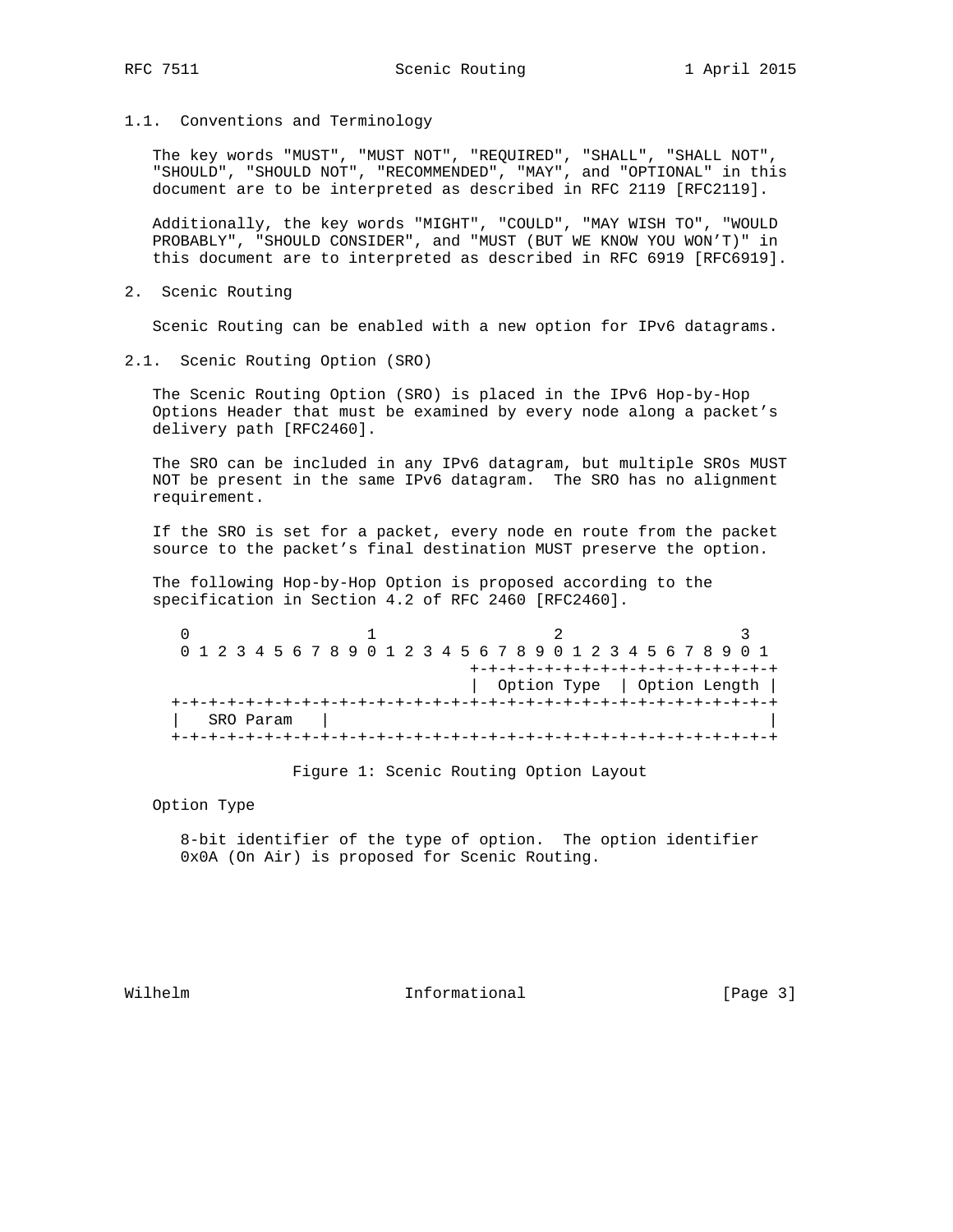| HEX |  | act chq rest |                |
|-----|--|--------------|----------------|
|     |  |              |                |
|     |  |              | Scenic Routing |

Figure 2: Scenic Routing Option Type

 The highest-order two bits are set to 00 so any node not implementing Scenic Routing will skip over this option and continue processing the header. The third-highest-order bit indicates that the SRO does not change en route to the packet's final destination.

Option Length

 8-bit unsigned integer. The length of the option in octets (excluding the Option Type and Option Length fields). The value MUST be greater than 0.

SRO Param

 8-bit identifier indicating Scenic Routing parameters encoded as a bit string.

> +-+-+-+-+-+-+-+-+ | SR A W AA X Y | +-+-+-+-+-+-+-+-+

Figure 3: SRO Param Bit String Layout

 The highest-order two bits (SR) define the urgency of Scenic Routing:

- 00 Scenic Routing MUST NOT be used for this packet.
- 01 Scenic Routing MIGHT be used for this packet.
- 10 Scenic Routing SHOULD be used for this packet.
- 11 Scenic Routing MUST be used for this packet.

The following BIT (A) defines if Avian IP Carriers should be used:

- 0 Don't use Avian IP Carrier links (maybe the packet is afraid of pigeons).
- 1 Avian IP Carrier links may be used.

## Wilhelm **Informational Informational** [Page 4]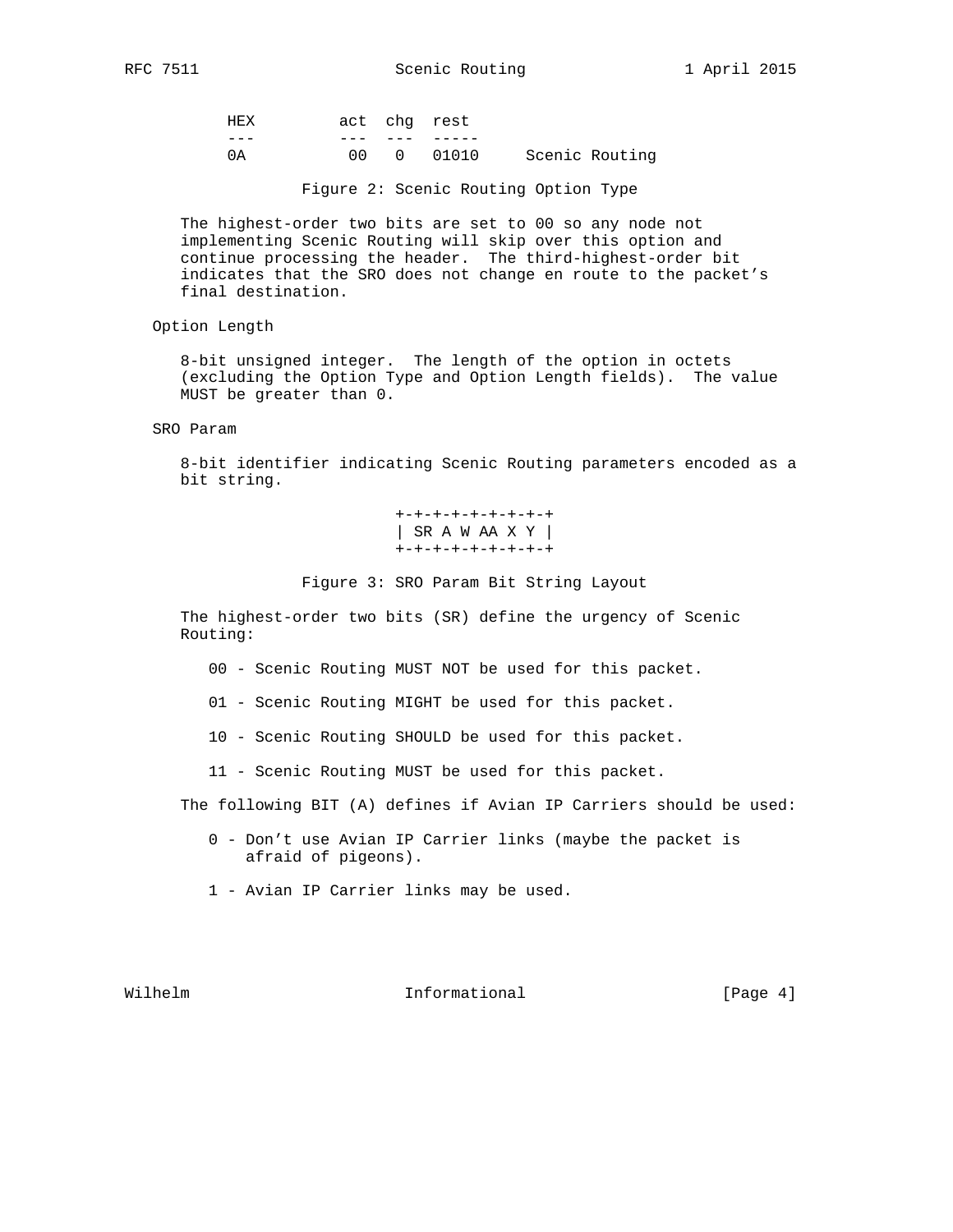RFC 7511 Scenic Routing 1 April 2015

The following BIT (W) defines if wireless links should be used:

- 0 Don't use wireless links (maybe the packet is afraid of radiation).
- 1 Wireless links may be used.

The following two bits (AA) define the affinity for link types:

- 00 No affinity.
- 01 Avian IP Carriers SHOULD be preferred.
- 10 Wireless links SHOULD be preferred.
- 11 RESERVED

 The lowest-order two bits (XY) are currently unused and reserved for future use.

- 3. Implications
- 3.1. Routing Implications

 If Scenic Routing is requested for a packet, the path with the known longest Avian IP Carrier and/or wireless portion MUST be used.

 Backbone operators who desire to be fully compliant with Scenic Routing MAY WISH TO -- well, they SHOULD -- have separate MPLS paths ready that provide the most fresh-air time for a given path and are to be used when Scenic Routing is requested by a packet. If such a path exists, the path MUST be used in favor of any other path, even if another path is considered cheaper according to the path costs used regularly, without taking Scenic Routing into account.

3.2. Implications for Hosts

 Host systems implementing this option of receiving packets with Scenic Routing requested MUST honor this request and MUST activate Scenic Routing for any packets sent back to the originating host for the current connection.

 If Scenic Routing is requested for connections of local origin, the host MUST obey the request and route the packet(s) over a wireless link or use Avian IP Carriers (if available and as requested within the SRO Params).

Wilhelm **Informational Informational** [Page 5]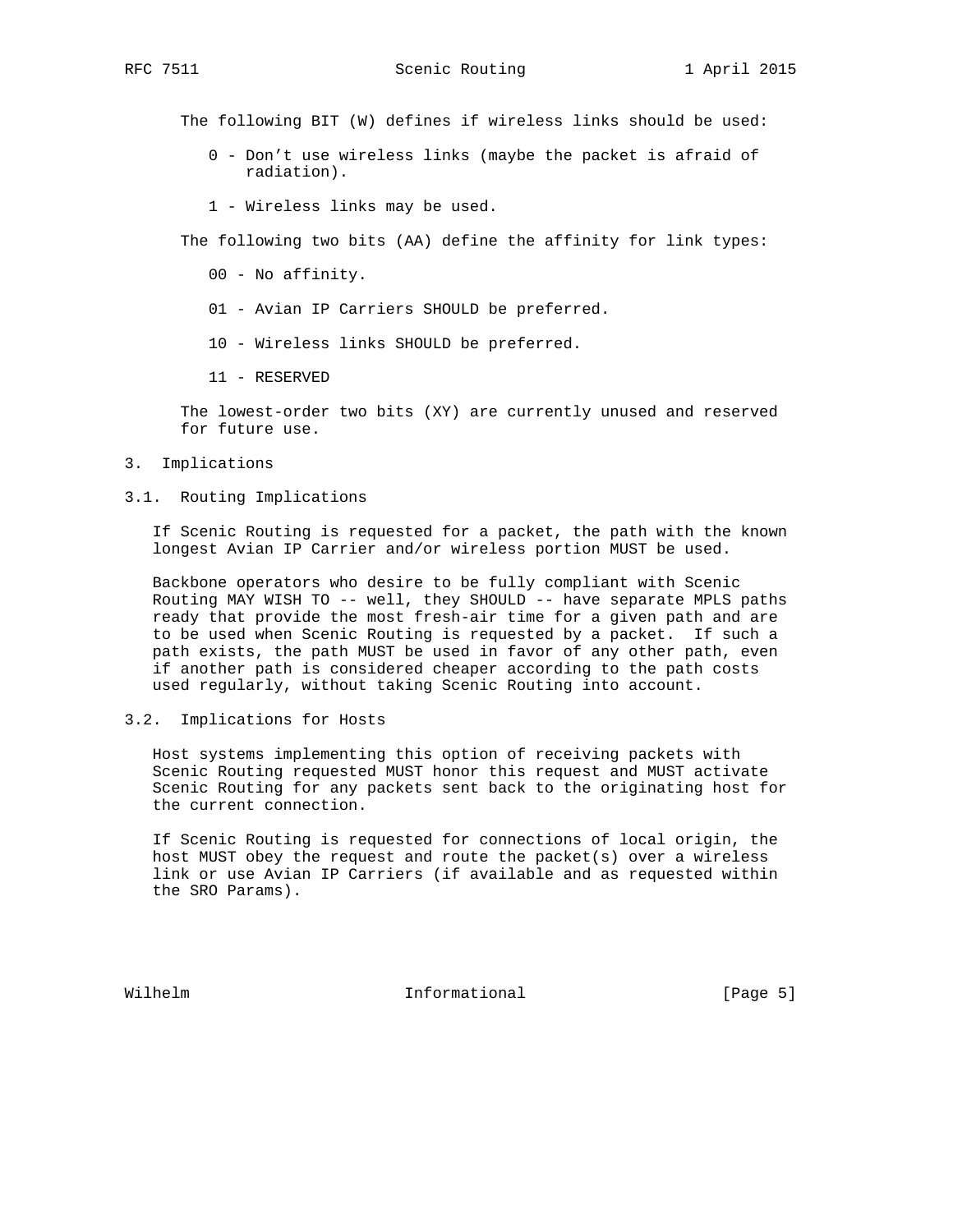System administrators MIGHT want to configure sensible default parameters for Scenic Routing, when Scenic Routing has been widely adopted by operating systems. System administrators SHOULD deploy Scenic Routing information where applicable.

## 3.3. Proxy Servers

 If a host is running a proxy server or any other packet-relaying application, an application implementing Scenic Routing MUST set the same SRO Params on the outgoing packet as seen on the incoming packet.

 Developers SHOULD CONSIDER Scenic Routing when designing and implementing any network service.

4. Security Considerations

 The security considerations of RFC 6214 [RFC6214] apply for links provided by Avian IP Carriers.

 General security considerations of wireless communication apply for links using wireless technologies.

 As the user is able to influence where flows and packets are being routed within the network, this MIGHT influence traffic-engineering considerations and network operators MAY WISH TO take this into account before enabling Scenic Routing on their devices.

5. IANA Considerations

 This document defines a new IPv6 Hop-by-Hop Option, the Scenic Routing Option, described in Section 2.1. If this work is standardized, IANA is requested to assign a value from the "Destination Options and Hop-by-Hop Options" registry for the purpose of Scenic Routing.

There are no IANA actions requested at this time.

6. Related Work

 As Scenic Routing is heavily dependent on network paths and routing information, it might be worth looking at designing extensions for popular routing protocols like BGP or OSPF to leverage the full potential of Scenic Routing in large networks built upon lots of wireless links and/or Avian IP Carriers. When incorporating information about links compatible with Scenic Routing, the routing algorithms could easily calculate the optimal paths providing the most fresh-air time for a packet for any given destination.

Wilhelm **Informational Informational** [Page 6]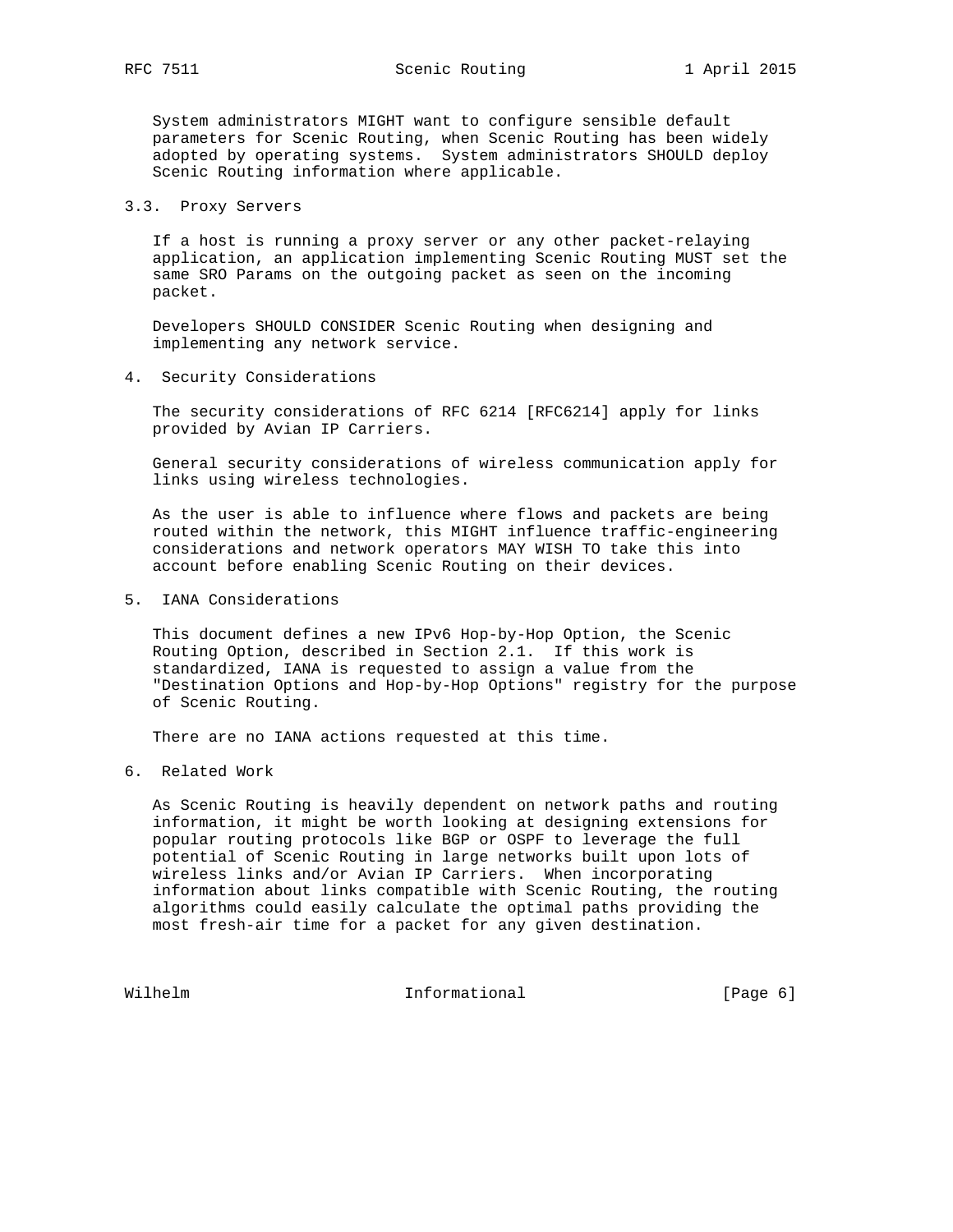This would even allow preference for wireless paths going alongside popular or culturally important places. This way, the packets don't only avoid the dark fibers, but they get to see the world outside of the Internet and are exposed to different cultures around the globe, which may help build an understanding of cultural differences and promote acceptance of these differences.

- 7. References
- 7.1. Normative References
	- [RFC1149] Waitzman, D., "Standard for the transmission of IP datagrams on avian carriers", RFC 1149, April 1990, <http://www.rfc-editor.org/info/rfc1149>.
	- [RFC2119] Bradner, S., "Key words for use in RFCs to Indicate Requirement Levels", BCP 14, RFC 2119, March 1997, <http://www.rfc-editor.org/info/rfc2119>.
	- [RFC2460] Deering, S. and R. Hinden, "Internet Protocol, Version 6 (IPv6) Specification", RFC 2460, December 1998, <http://www.rfc-editor.org/info/rfc2460>.
	- [RFC6214] Carpenter, B. and R. Hinden, "Adaptation of RFC 1149 for IPv6", RFC 6214, April 2011, <http://www.rfc-editor.org/info/rfc6214>.
	- [RFC6919] Barnes, R., Kent, S., and E. Rescorla, "Further Key Words for Use in RFCs to Indicate Requirement Levels", RFC 6919, April 2013, <http://www.rfc-editor.org/info/rfc6919>.
- 7.2. Informative References
	- [RFC5841] Hay, R. and W. Turkal, "TCP Option to Denote Packet Mood", RFC 5841, April 2010, <http://www.rfc-editor.org/info/rfc5841>.
	- [RFC791] Postel, J., "Internet Protocol", STD 5, RFC 791, September 1981, <http://www.rfc-editor.org/info/rfc791>.

Wilhelm **Informational** Informational [Page 7]